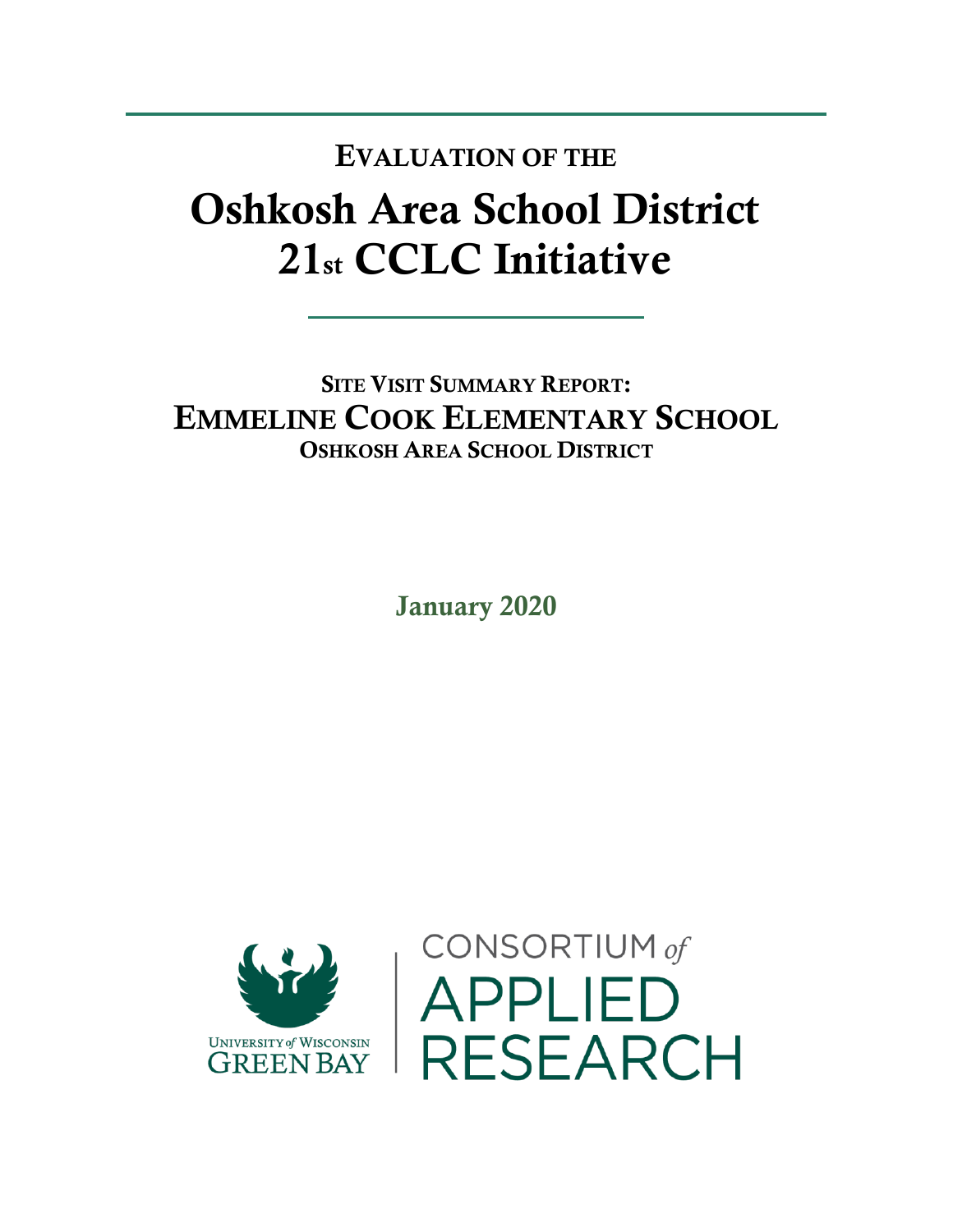|                                                                                                                                                                                                                                                                                                                                                                                                                                                                                               | 1                                               | $\overline{2}$                                | $\overline{3}$      | 4                | <b>NR</b>                                                 |  |  |  |
|-----------------------------------------------------------------------------------------------------------------------------------------------------------------------------------------------------------------------------------------------------------------------------------------------------------------------------------------------------------------------------------------------------------------------------------------------------------------------------------------------|-------------------------------------------------|-----------------------------------------------|---------------------|------------------|-----------------------------------------------------------|--|--|--|
| <b>Elements of Strong Programs</b>                                                                                                                                                                                                                                                                                                                                                                                                                                                            | <b>Must</b><br><b>Address</b><br>and<br>Improve | <b>Some</b><br><b>Progress</b><br><b>Made</b> | <b>Satisfactory</b> | <b>Excellent</b> | <b>Cannot rate</b><br>based on<br>information<br>gathered |  |  |  |
| Focus Area 1: Program activities are geared toward rigorous academic and socio-emotional enrichment                                                                                                                                                                                                                                                                                                                                                                                           |                                                 |                                               |                     |                  |                                                           |  |  |  |
| <b>1. SUPPLEMENTAL ACADEMIC ENRICHMENT:</b><br>Academic activities, other than homework, are offered<br>to students that promote engagement and stimulate<br>thinking.                                                                                                                                                                                                                                                                                                                        | $\overline{1}$                                  | $\overline{2}$                                |                     | $\overline{4}$   | <b>NR</b>                                                 |  |  |  |
| The afterschool program provided daily read-aloud activities, academic centers (including homework assistance and<br>reading to self), and book club for older youth. Youth were observed during observations to be actively engaged in<br>academic work during the afterschool program. Program staff created lessons for academic time that were rigorous and<br>relevant to the work done during the school day.                                                                           |                                                 |                                               |                     |                  |                                                           |  |  |  |
| 2. OPPORTUNITIES FOR INDIVIDUAL SUPPORT:<br>Individual or small group tutoring, or one-on-one time,<br>is available for students who need additional academic<br>or emotional support.                                                                                                                                                                                                                                                                                                        | $\overline{1}$                                  | $\overline{2}$                                | 3                   | $\mathcal{A}$ .  | <b>NR</b>                                                 |  |  |  |
| Program staff had developed systems to ensure that students had opportunities for individual support when needed. For<br>example, students that needed breaks or individual support could go to the stage and receive one-on-one attention with<br>activities geared towards helping them calm down and reset, with the goal of returning to regular programming. Teachers<br>also participated in the program to give a 'soft start' to a few students that had difficulty with transitions. |                                                 |                                               |                     |                  |                                                           |  |  |  |
| <b>3. PROGRAM ACTIVITIES PROMOTE THE</b><br>DEVELOPMENT OF SOCIO-EMOTIONAL SKILLS:<br>Activities incorporate life-skills such as character<br>education, drug and alcohol prevention, anger<br>management skills, leadership skills, etc.                                                                                                                                                                                                                                                     | 1                                               | $\overline{2}$                                | 3                   |                  | <b>NR</b>                                                 |  |  |  |
| A "family meeting" occurred daily where students got to share their feelings or ideas with the group prior to the academic<br>enrichment. Program staff were observed to handle difficult student behavior well, reminding students to take deep breaths<br>and consistently reminded youth of expectations of behavior. In addition, socio-emotional programming was planned for<br>Tuesdays. Staff had been provided resources for developing lessons focused on socio-emotional learning.  |                                                 |                                               |                     |                  |                                                           |  |  |  |
| Focus Area 2: Program activities are linked to the regular school day<br>4. LINKS TO THE SCHOOL DAY: Program staff<br>incorporate school curriculum into afterschool<br>programming and align activities with school standards.<br>Program utilizes school space and shares resources.                                                                                                                                                                                                        | $\sim$                                          | $\mathcal{P}$                                 |                     |                  | ${\sf NR}$                                                |  |  |  |
| Lesson plans were created to align with school curriculum. The program utilized ample school space including six<br>classrooms, the media center, art room, music room, and gymnasium. The principal of the program was reported to be very<br>supportive.                                                                                                                                                                                                                                    |                                                 |                                               |                     |                  |                                                           |  |  |  |
| 5. SCHOOL PERSONNEL ACTIVELY INVOLVED<br>WITH THE PROGRAM: School-day teachers or other<br>school personnel participate directly or indirectly in the<br>administration of the program to support academic<br>enrichment.                                                                                                                                                                                                                                                                     | 1                                               | $\overline{2}$                                |                     | $\overline{4}$   | <b>NR</b>                                                 |  |  |  |
| Teachers in the school communicated regularly with afterschool personnel, provided resources to program staff, and a few<br>teachers worked for the program providing support to individual students who needed it.                                                                                                                                                                                                                                                                           |                                                 |                                               |                     |                  |                                                           |  |  |  |